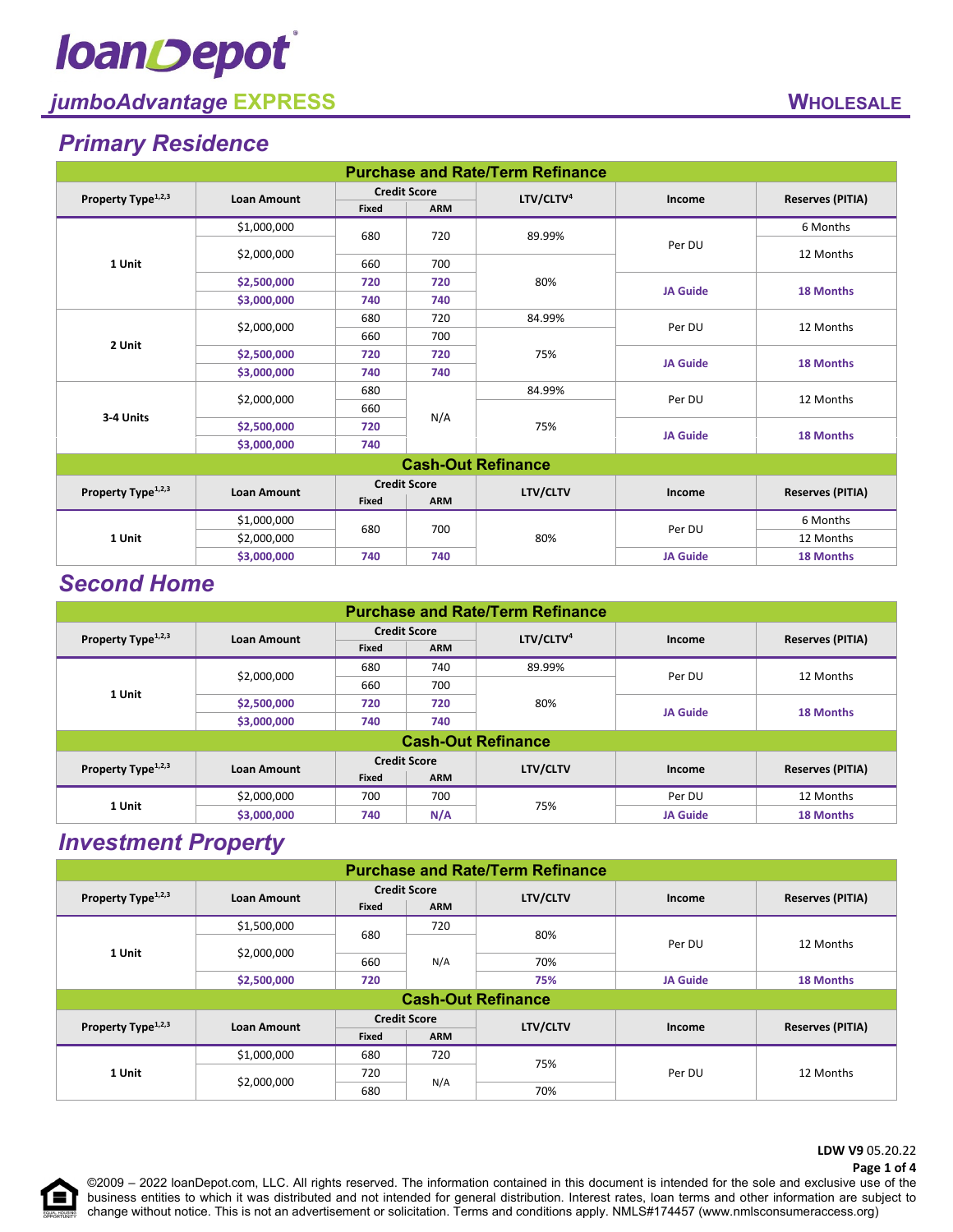## **loanDepot**

### *jumboAdvantage* **EXPRESS WHOLESALE**

| <b>FOOTNOTES</b>                                                                                                                                                   |                                                                                                       |                                                                                                    |                                                                                                                                                                                  |  |  |
|--------------------------------------------------------------------------------------------------------------------------------------------------------------------|-------------------------------------------------------------------------------------------------------|----------------------------------------------------------------------------------------------------|----------------------------------------------------------------------------------------------------------------------------------------------------------------------------------|--|--|
| $1$ Non-Warrantable Condo                                                                                                                                          | $ ^{2}$ Co-op                                                                                         | <sup>3</sup> Non-Permanent Resident Alien                                                          | $ ^{4}$ LTV $> 80\%$                                                                                                                                                             |  |  |
| • 30 Year Fixed Rate only<br>• 10% LTV reduction on program max<br>• Investment Property ineligible<br>• No Cash-Out Refinance<br>$\bullet$ Texas loans ineligible | • NY - Fixed and ARM<br>• NJ - Fixed only<br>• Restricted to the lesser of the Max<br>LTV/CLTV or 80% | • Eligible Non-Permanent Resident<br>Aliens for Primary Residence only<br>• 1-Unit properties only | • Mortgage Insurance (MI) is • Co-op ineligible<br>not reauired<br>• Florida Condos are ineligible<br>Subordinate financing<br>• Texas F2 Conversion<br>ineligible<br>ineligible |  |  |

| <b>COVID-19 Overlay</b>                        | Self-Employed borrowers that have not filed their 2020 tax returns require the following:<br>" Three most recent business depository account statements that support the business revenue reported on the current profit and loss<br>statement.<br>" Unaudited profit and loss statement, signed by the borrower reporting business review, expenses, and net income dated no earlier<br>than one month prior to application date and dated no older than 60 days old as of the Note date.                                                                                                                                                                   |                                                                                                               |                                                            |                                                                                   |  |  |
|------------------------------------------------|--------------------------------------------------------------------------------------------------------------------------------------------------------------------------------------------------------------------------------------------------------------------------------------------------------------------------------------------------------------------------------------------------------------------------------------------------------------------------------------------------------------------------------------------------------------------------------------------------------------------------------------------------------------|---------------------------------------------------------------------------------------------------------------|------------------------------------------------------------|-----------------------------------------------------------------------------------|--|--|
| JA Lending Guide                               | jumboAdvantage EXPRESS must be underwritten to the standards contained within this matrix and the JA Lending Guide. Any guidance<br>published on this matrix supersedes any guidance referenced within the JA Lending Guide. For any guidance not addressed, please refer to<br>the Fannie Mae Selling Guide.                                                                                                                                                                                                                                                                                                                                                |                                                                                                               |                                                            |                                                                                   |  |  |
| <b>EarlyCheck</b>                              | 1. Initial decision, AND<br>2. Final approval                                                                                                                                                                                                                                                                                                                                                                                                                                                                                                                                                                                                                | Early Check is required on every transaction and is for internal use only. It must be run by underwriting at: |                                                            |                                                                                   |  |  |
| <b>Net Tangible Benefit</b>                    | All refinance transactions must meet the loanDepot Net Tangible Benefit Policy                                                                                                                                                                                                                                                                                                                                                                                                                                                                                                                                                                               |                                                                                                               |                                                            |                                                                                   |  |  |
| <b>Eligible Geographic</b><br><b>Locations</b> | • All states<br>$\bullet$ Texas $-$<br>• Purchase: Non-Texas plans only<br>Rate/Term Refinance: A4 and F2 Conversion plans only<br>Cash-Out Refinance (Texas 50(a)(6)) is ineligible<br>" Loans secured by 2-4-unit properties, investment properties, or second homes are not eligible for Texas homestead 50(a)(4) or<br>$50(f)(2)$ products<br>Refer to JA the Lending Guide for additional Texas considerations<br>• Hawaii Lava Zones 1 and 2 are ineligible                                                                                                                                                                                            |                                                                                                               |                                                            |                                                                                   |  |  |
| DTI                                            | 45%                                                                                                                                                                                                                                                                                                                                                                                                                                                                                                                                                                                                                                                          |                                                                                                               |                                                            |                                                                                   |  |  |
| <b>Min. Loan Amount</b>                        | Fixed Rate: \$1 above the National Conforming loan limit and number of units<br>ARMs in California only: \$1 above the National Conforming High Balance loan limit (including for state, county, and number of units)                                                                                                                                                                                                                                                                                                                                                                                                                                        |                                                                                                               |                                                            |                                                                                   |  |  |
|                                                |                                                                                                                                                                                                                                                                                                                                                                                                                                                                                                                                                                                                                                                              |                                                                                                               |                                                            |                                                                                   |  |  |
|                                                | <b>Fixed Rate</b>                                                                                                                                                                                                                                                                                                                                                                                                                                                                                                                                                                                                                                            |                                                                                                               | <b>7/6 ARM</b>                                             | <b>10/6 ARM</b>                                                                   |  |  |
| <b>Qualifying Payment</b>                      | Qualify at Note rate                                                                                                                                                                                                                                                                                                                                                                                                                                                                                                                                                                                                                                         |                                                                                                               |                                                            | Greater of the Note rate or the fully indexed rate                                |  |  |
| Appraisal                                      | • Loan amounts up to \$1MM: One appraisal is required if Fannie Mae's Collateral Underwriter (CU) score is 2.5 or less. Otherwise, an LD<br>Appraisal Department desk review <sup>1</sup> is required.<br>• Loan amounts > \$1MM to \$2MM; One full appraisal AND an LD Appraisal Department desk review <sup>1</sup> required.<br>• Loan amounts > \$2MM; Two full appraisals are required.<br>• Transferred appraisals are allowed. All transferred appraisals require an LD Appraisal Department desk review <sup>1</sup><br><sup>1</sup> Desk reviews may result in additional appraisal requirements, including a field review and/or second appraisal. |                                                                                                               |                                                            |                                                                                   |  |  |
|                                                | Loan Amounts up to \$2,000,000                                                                                                                                                                                                                                                                                                                                                                                                                                                                                                                                                                                                                               |                                                                                                               |                                                            | Loan Amounts over \$2,000,000                                                     |  |  |
| <b>AUS Requirements</b>                        | DU Approve/Eligible<br>DU Approve/Ineligible<br>(for loan structure such as LTV limits, loan purpose, and loan amount)                                                                                                                                                                                                                                                                                                                                                                                                                                                                                                                                       |                                                                                                               |                                                            | <b>Manual Underwrite Only</b>                                                     |  |  |
|                                                | <b>Primary Residence</b><br>Loan Amounts up to \$1,000,000                                                                                                                                                                                                                                                                                                                                                                                                                                                                                                                                                                                                   |                                                                                                               | <b>Primary Residence</b><br>Loan Amounts up to \$2,000,000 | <b>Primary Residence</b><br>Loan Amounts up to \$3,000,000                        |  |  |
|                                                | <b>6 Months PITIA</b>                                                                                                                                                                                                                                                                                                                                                                                                                                                                                                                                                                                                                                        |                                                                                                               | 12 Months PITIA                                            | <b>18 Months PITIA</b>                                                            |  |  |
| <b>Reserves</b>                                | 2-4 Units, Second Homes & Investment Properties<br>Loan Amounts up to \$2,000,000                                                                                                                                                                                                                                                                                                                                                                                                                                                                                                                                                                            |                                                                                                               |                                                            | 2-4 Units, Second Homes & Investment Properties<br>Loan Amounts up to \$3,000,000 |  |  |
|                                                | 12 Months PITIA                                                                                                                                                                                                                                                                                                                                                                                                                                                                                                                                                                                                                                              |                                                                                                               |                                                            | <b>18 Months PITIA</b>                                                            |  |  |
|                                                | Multiple Financed Properties – See the JA Lending Guide, Multiple Loans to One Borrower/Additional Financed Properties for additional<br>reserve requirements                                                                                                                                                                                                                                                                                                                                                                                                                                                                                                |                                                                                                               |                                                            |                                                                                   |  |  |
| Income                                         | Loan Amounts < \$2,000,000                                                                                                                                                                                                                                                                                                                                                                                                                                                                                                                                                                                                                                   |                                                                                                               |                                                            | Loan Amounts > \$2,000,000                                                        |  |  |

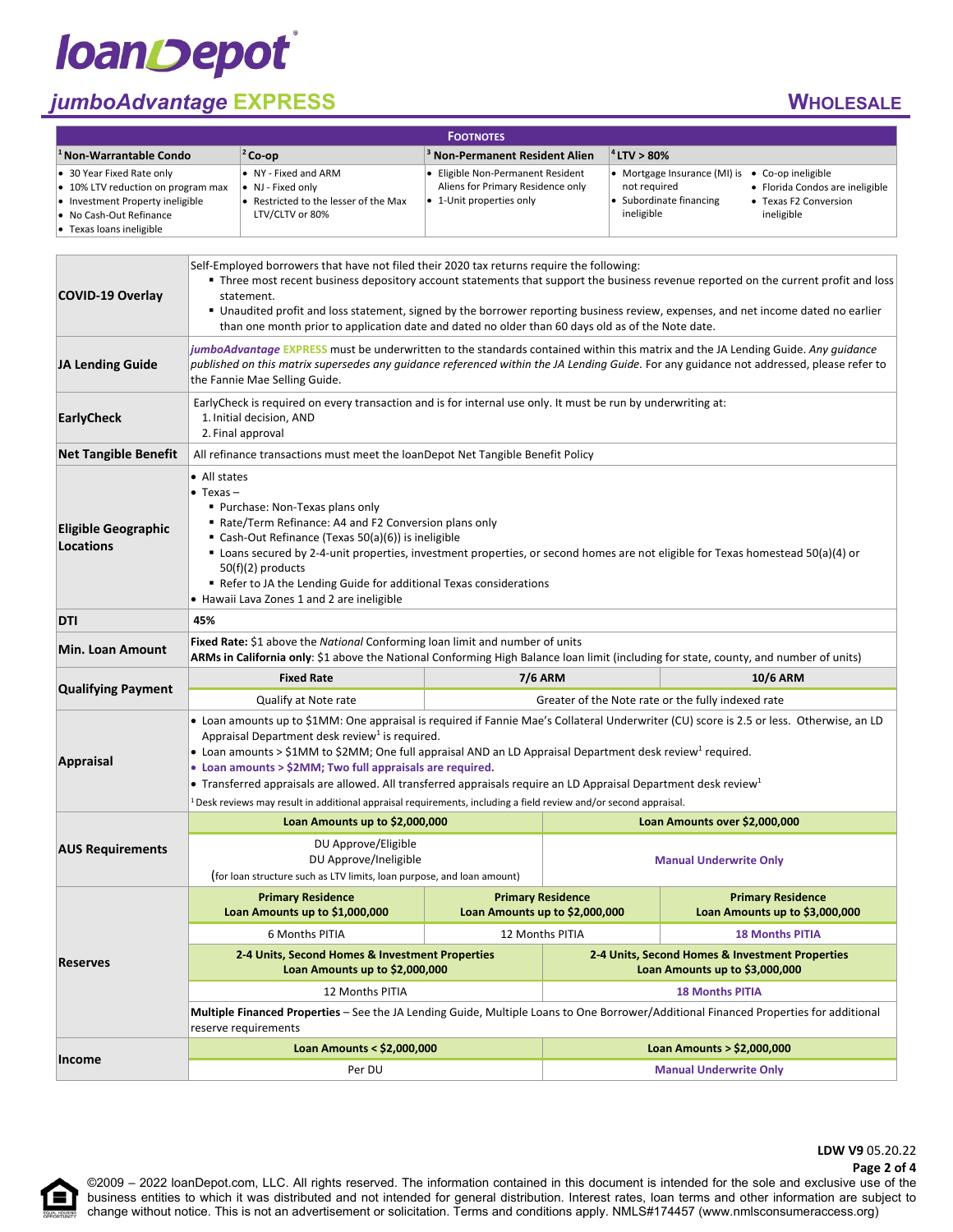

8

### *jumboAdvantage* **EXPRESS WHOLESALE**

|                                                                                                                                                                                                                       | <b>Wage Earner</b>                                                                                                                                                                                                                                                                                                                                                                                                                                                                                                                                                                                                                                                                                   | Self-Employment                                                                                                                                                                                                                                                                                                                                                                                                                           |  | <b>Digital Income &amp; Assets</b>                                                                       |  | <b>Manual Underwrite</b>                                                                                                 |
|-----------------------------------------------------------------------------------------------------------------------------------------------------------------------------------------------------------------------|------------------------------------------------------------------------------------------------------------------------------------------------------------------------------------------------------------------------------------------------------------------------------------------------------------------------------------------------------------------------------------------------------------------------------------------------------------------------------------------------------------------------------------------------------------------------------------------------------------------------------------------------------------------------------------------------------|-------------------------------------------------------------------------------------------------------------------------------------------------------------------------------------------------------------------------------------------------------------------------------------------------------------------------------------------------------------------------------------------------------------------------------------------|--|----------------------------------------------------------------------------------------------------------|--|--------------------------------------------------------------------------------------------------------------------------|
| <b>Income</b><br><b>Documentation</b>                                                                                                                                                                                 | • All verifications of employment<br>(VOE) must constitute<br>reasonably reliable third-party<br>records with final pre-close<br>VOE within 10 days of<br>consummation irrespective of<br>employment type.                                                                                                                                                                                                                                                                                                                                                                                                                                                                                           | • For loans underwritten with<br>DU, follow the DU feedback.<br>• For manually underwritten<br>loans: files must include signed<br>and dated tax returns with all<br>schedules, P&L statement for<br>the most recent quarter for all<br>businesses, and third-party<br>verification of the existence of<br>the business.<br>• Transcripts are not acceptable<br>in lieu of signed and dated<br>federal tax returns with all<br>schedules. |  | • Fannie Mae Day One Certainty<br>vendor tools are eligible to<br>verify income, assets &<br>employment. |  | • All manually underwritten files<br>must have two full and<br>consecutive years of income<br>documentation in the file. |
|                                                                                                                                                                                                                       | Primary                                                                                                                                                                                                                                                                                                                                                                                                                                                                                                                                                                                                                                                                                              |                                                                                                                                                                                                                                                                                                                                                                                                                                           |  | Secondary                                                                                                |  | Investment                                                                                                               |
|                                                                                                                                                                                                                       | \$500,000                                                                                                                                                                                                                                                                                                                                                                                                                                                                                                                                                                                                                                                                                            |                                                                                                                                                                                                                                                                                                                                                                                                                                           |  | \$400,000                                                                                                |  | \$400,000                                                                                                                |
| <b>Maximum Cash-Out</b>                                                                                                                                                                                               | • Maximum cash-out includes the pay-off of non-mortgage debt<br>• LOE from customer required to state the purpose of funds when cash in hand exceeds \$250,000 (after consolidations)<br>• Cash-Out maximums do not apply to Delayed Financing                                                                                                                                                                                                                                                                                                                                                                                                                                                       |                                                                                                                                                                                                                                                                                                                                                                                                                                           |  |                                                                                                          |  |                                                                                                                          |
| • Mortgage History: 0 x 30 in the last 12 months on all real estate owned and has not been in forbearance within the last 12 months.<br>■ See CARES Act Forbearance<br>• Rental History: 0 x 30 in the last 12 months |                                                                                                                                                                                                                                                                                                                                                                                                                                                                                                                                                                                                                                                                                                      |                                                                                                                                                                                                                                                                                                                                                                                                                                           |  |                                                                                                          |  |                                                                                                                          |
|                                                                                                                                                                                                                       | <b>Derogatory Event</b>                                                                                                                                                                                                                                                                                                                                                                                                                                                                                                                                                                                                                                                                              |                                                                                                                                                                                                                                                                                                                                                                                                                                           |  |                                                                                                          |  | <b>Waiting Period Requirement 1</b>                                                                                      |
|                                                                                                                                                                                                                       | Multiple Bankruptcy Filings and Bankruptcy - Chapter 7, 11<br>or 13                                                                                                                                                                                                                                                                                                                                                                                                                                                                                                                                                                                                                                  |                                                                                                                                                                                                                                                                                                                                                                                                                                           |  |                                                                                                          |  | 7 years from discharge or dismissal date                                                                                 |
| <b>Credit</b>                                                                                                                                                                                                         | Foreclosure, Deed-in-Lieu of Foreclosure                                                                                                                                                                                                                                                                                                                                                                                                                                                                                                                                                                                                                                                             |                                                                                                                                                                                                                                                                                                                                                                                                                                           |  |                                                                                                          |  |                                                                                                                          |
|                                                                                                                                                                                                                       | <b>Loan Modification</b>                                                                                                                                                                                                                                                                                                                                                                                                                                                                                                                                                                                                                                                                             |                                                                                                                                                                                                                                                                                                                                                                                                                                           |  | 7 years from the completion date                                                                         |  |                                                                                                                          |
|                                                                                                                                                                                                                       | Pre-foreclosure/Short Sale<br><b>Charge-Off of Mortgage Account</b>                                                                                                                                                                                                                                                                                                                                                                                                                                                                                                                                                                                                                                  |                                                                                                                                                                                                                                                                                                                                                                                                                                           |  |                                                                                                          |  |                                                                                                                          |
|                                                                                                                                                                                                                       | <sup>1</sup> Waiting/Seasoning Time period for adverse credit date is based on the credit event completion and/or discharge date to application date.                                                                                                                                                                                                                                                                                                                                                                                                                                                                                                                                                |                                                                                                                                                                                                                                                                                                                                                                                                                                           |  |                                                                                                          |  |                                                                                                                          |
|                                                                                                                                                                                                                       | . Collections, Judgments, and Judgment Liens are subject to payoff and all requirements outlined in the program guide.                                                                                                                                                                                                                                                                                                                                                                                                                                                                                                                                                                               |                                                                                                                                                                                                                                                                                                                                                                                                                                           |  |                                                                                                          |  |                                                                                                                          |
|                                                                                                                                                                                                                       | • Contingent liabilities can only be excluded from the DTI with proof the borrower is not the primary obligor.                                                                                                                                                                                                                                                                                                                                                                                                                                                                                                                                                                                       |                                                                                                                                                                                                                                                                                                                                                                                                                                           |  |                                                                                                          |  |                                                                                                                          |
| <b>CARES Act</b><br>Forbearance                                                                                                                                                                                       | If a borrower has invoked a CARES Act forbearance on any real estate owned:<br>■ Evidence must be obtained confirming the borrower(s) has successfully exited forbearance, AND<br>A minimum of 6 full and consecutive payments must have been made, within the month due, post-forbearance by the Note date.<br>Note: In the event, a borrower(s) invoked a CARES Act forbearance and continued to make full and consecutive payments within the<br>month due, the 6-month post forbearance payment history may be waived as long as a 12-month satisfactory housing payment history can<br>be verified as 0 x 30 for the past 12 months AND the borrower exited forbearance prior to the Note date. |                                                                                                                                                                                                                                                                                                                                                                                                                                           |  |                                                                                                          |  |                                                                                                                          |
|                                                                                                                                                                                                                       |                                                                                                                                                                                                                                                                                                                                                                                                                                                                                                                                                                                                                                                                                                      | Eligible                                                                                                                                                                                                                                                                                                                                                                                                                                  |  |                                                                                                          |  | Ineligible                                                                                                               |
|                                                                                                                                                                                                                       | • U.S. Citizen                                                                                                                                                                                                                                                                                                                                                                                                                                                                                                                                                                                                                                                                                       |                                                                                                                                                                                                                                                                                                                                                                                                                                           |  | • Foreign National                                                                                       |  |                                                                                                                          |
|                                                                                                                                                                                                                       | • Permanent Resident Alien                                                                                                                                                                                                                                                                                                                                                                                                                                                                                                                                                                                                                                                                           |                                                                                                                                                                                                                                                                                                                                                                                                                                           |  | • Vesting held in Corporations, Partnerships, Limited Partnerships,                                      |  |                                                                                                                          |
|                                                                                                                                                                                                                       | • Non-Permanent Resident Alien <sup>1</sup><br>Primary 1-Unit only                                                                                                                                                                                                                                                                                                                                                                                                                                                                                                                                                                                                                                   |                                                                                                                                                                                                                                                                                                                                                                                                                                           |  | or Limited Liability Corporations                                                                        |  |                                                                                                                          |
| <b>Borrower Eligibility</b>                                                                                                                                                                                           | • Non-occupant Co-borrower <sup>1</sup>                                                                                                                                                                                                                                                                                                                                                                                                                                                                                                                                                                                                                                                              |                                                                                                                                                                                                                                                                                                                                                                                                                                           |  | • Illinois Land Trust<br>• Community Land Trust                                                          |  |                                                                                                                          |
|                                                                                                                                                                                                                       | Primary 1-Unit Only                                                                                                                                                                                                                                                                                                                                                                                                                                                                                                                                                                                                                                                                                  |                                                                                                                                                                                                                                                                                                                                                                                                                                           |  | • Borrowers with an ITIN                                                                                 |  |                                                                                                                          |
|                                                                                                                                                                                                                       | ■ Blended ratios not permitted                                                                                                                                                                                                                                                                                                                                                                                                                                                                                                                                                                                                                                                                       |                                                                                                                                                                                                                                                                                                                                                                                                                                           |  | • Borrowers that are a party to a lawsuit                                                                |  |                                                                                                                          |
|                                                                                                                                                                                                                       | • Max LTV / CLTV 80% or lower of matrix<br>• Living "Inter Vivos" Trusts                                                                                                                                                                                                                                                                                                                                                                                                                                                                                                                                                                                                                             |                                                                                                                                                                                                                                                                                                                                                                                                                                           |  |                                                                                                          |  |                                                                                                                          |
|                                                                                                                                                                                                                       | <sup>1</sup> Refer to the JA Lending Guide for additional eligibility requirements.                                                                                                                                                                                                                                                                                                                                                                                                                                                                                                                                                                                                                  |                                                                                                                                                                                                                                                                                                                                                                                                                                           |  |                                                                                                          |  |                                                                                                                          |